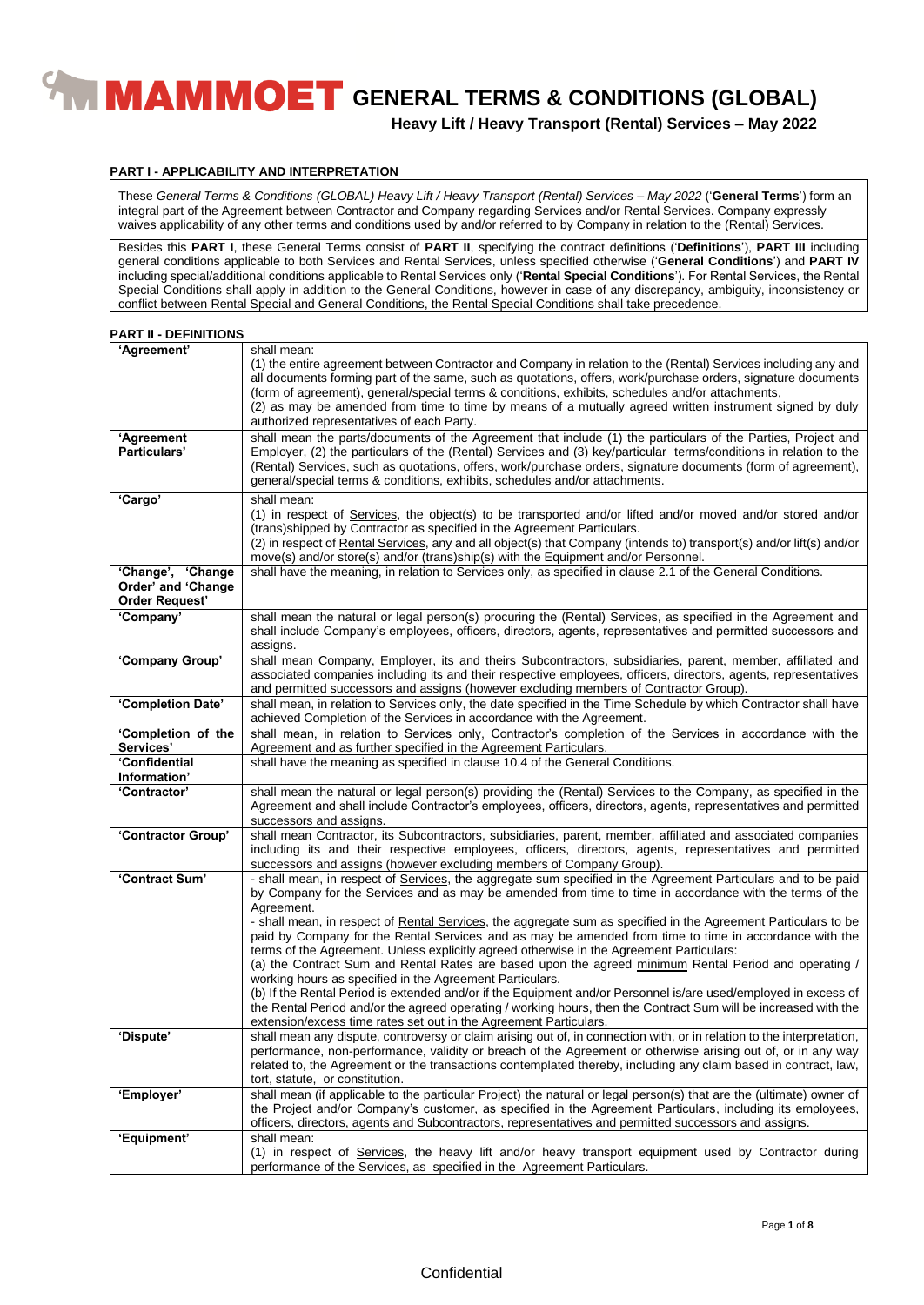**Heavy Lift / Heavy Transport (Rental) Services – May 2022**

|                    | (2) in respect of Rental Services, the heavy lift and/or heavy transport equipment rented out to Company, as<br>specified in the Agreement Particulars. |
|--------------------|---------------------------------------------------------------------------------------------------------------------------------------------------------|
| 'Force Majeure'    | shall have the meaning as specified in clause 6.4 of the General Conditions.                                                                            |
| 'Inclement         | shall mean, at Contractor's sole discretion, the existence or effects of heavy rain, wind (including but not limited                                    |
| Weather'           | to wind at lifting altitude) and/or other climatic conditions (including but not limited to hail, snow, cold,, dust storm                               |
|                    | and/or extreme high temperature), by virtue of which it is either not reasonable and/or not safe for Personnel                                          |
|                    | and/or Equipment exposed to continue working or which prevents performance of all or part of the Services.                                              |
| Law                | shall mean statutes, acts, ordinances, sub-ordinate legislation, regulations, by-laws, orders, directions, awards                                       |
|                    | and proclamations of any governmental, public or statutory authority in any jurisdiction which affects the                                              |
|                    | Services.                                                                                                                                               |
| 'Original Contract | Shall mean the Contract Sum agreed at the time Contractor and Company entered into the Agreement, hence                                                 |
| Sum'               | excluding any increases of the same that may be made from time to time in accordance with the terms of the                                              |
|                    | Agreement (Particulars).                                                                                                                                |
|                    |                                                                                                                                                         |
| 'Parties/Party'    | Shall mean Company and Contractor / either Company or Contractor                                                                                        |
| 'Personnel'        | shall mean:                                                                                                                                             |
|                    | (1) in respect of Services, the personnel deployed by Contractor during performance of the Services, as specified                                       |
|                    | in the in the Agreement Particulars.                                                                                                                    |
|                    | (2) in respect of Rental Services, the personnel rented out to Company, as specified in the in the Agreement                                            |
|                    | Particulars.                                                                                                                                            |
| 'Project'          | shall mean the project specified in the Agreement Particulars.                                                                                          |
| 'Rental Period'    | shall be at least the minimum rental period for each piece of Equipment and/or each individual Personnel                                                |
|                    | member, all as specified in the Agreement Particulars.                                                                                                  |
|                    |                                                                                                                                                         |
|                    | Unless agreed otherwise in the Agreement Particulars:                                                                                                   |
|                    | (a) The Rental Period for each piece of Equipment and/or each individual Personnel member shall commence                                                |
|                    | on the earlier of (i) the agreed (anticipated) commencement date of the Rental Period (if any) or (ii) the date of                                      |
|                    | actual arrival of the Equipment and/or Personnel on Site.                                                                                               |
|                    | (b) The Rental Period for each piece of Equipment and/or each individual Personnel member shall include the                                             |
|                    | period during which the Equipment is assembled and disassembled and shall exclude the period during which                                               |
|                    | the Equipment and/or Personnel is/are transported to/from the Site.                                                                                     |
|                    | (c) The Rental Period for each piece of Equipment and/or each individual Personnel member shall end on the                                              |
|                    | later of (i) the agreed (anticipated) end date of the Rental Period (if any) or (ii) the date on which actual                                           |
|                    | disassembly at Site is achieved and Contractor can commence demobilization from Site.                                                                   |
| 'Rental Rate(s)'   | Shall<br>mean<br>(regular<br>extension/excess)<br>by<br>Company<br>the<br>rate(s)<br>and<br>payable<br>per                                              |
|                    | hour/day/week/month/annum/other time period for each piece of Equipment and/or each individual Personnel                                                |
|                    | member, as specified in the Agreement Particulars.                                                                                                      |
| 'Rental Services'  | shall mean the rent-out and hire of Equipment and/or Personnel by Contractor and Company respectively and/or                                            |
|                    | ancillary services provided by Contractor for the duration of the Rental Period, all as specified in the Agreement                                      |
|                    | Particulars and as may be amended in accordance with the terms of the Agreement.                                                                        |
| 'Services'         | shall mean the heavy lift, heavy transport and/or ancillary services/works provided by Contractor, as specified in                                      |
|                    | the Agreement Particulars and as may be amended in accordance with the terms of the Agreement.                                                          |
| 'Site'             | shall mean:                                                                                                                                             |
|                    | (1) in respect of Services, the location(s) and/or area(s) designated by Company where the Services is/are to                                           |
|                    | be performed as specified in the in the Agreement Particulars.                                                                                          |
|                    | (2) in respect of Rental Services, the location(s) and/or area(s) designated by Company where the Equipment                                             |
|                    | shall be used, as specified in the Agreement Particulars.                                                                                               |
| 'Subcontractor'    | shall mean, in respect of either Party, a natural or legal person having a direct contract with the respective Party                                    |
|                    | or with any other Sub(sub)contractor of the respective Party for the performance of a part of the Services or the                                       |
|                    | Project.                                                                                                                                                |
| 'Third Party'      | shall mean a natural or legal person not being (a member of) Company Group or Contractor Group.                                                         |
| 'Time Schedule'    | shall mean, in relation to Services only, Contractor's schedule for performance of the Services as specified in                                         |
|                    | the Agreement Particulars.                                                                                                                              |

## **PART III – GENERAL CONDITIONS**

# **1. SCOPE OF SERVICES (WORK)**

In consideration for the Contract Sum, Contractor shall perform, provide and/or supply all (Rental) Services, set forth in the Agreement and perform all other obligations as set out in the terms and conditions of the Agreement (Particulars).

**2. CHANGES** (applicable to Services only)

**2.1 Change definitions**

2.1.1 '**Change**' shall mean any (1) change in the quality, quantity or nature of the Services including but not limited to additions, increases, decreases, omissions, removal, alterations, sequence changes and/or (2) Contractor proposed Changes as to accelerate performance of Services and/or achieve efficiency improvements and/or cost reductions and/or (3) change in Law.

'**Change Order**' shall mean a written instrument:

(1) formalizing a Change identified, initiated or required by either Company or Contractor,

(2) mutually agreed between authorized representatives of Company and Contractor,

(3) specifying the scope and details of the Change in the Services,

(4) specifying the amount of the adjustment, if any, in the Contract Sum, and

(5) the extent of the adjustment, if any, to the Time Schedule and/or Completion Date.

'**Change Order Request**' shall mean a written request or proposal for a Change Order submitted by either Company or Contractor and including:

(i) a description of the nature of the Change and the cause(s), event(s) and/or circumstances giving rise to the Change; and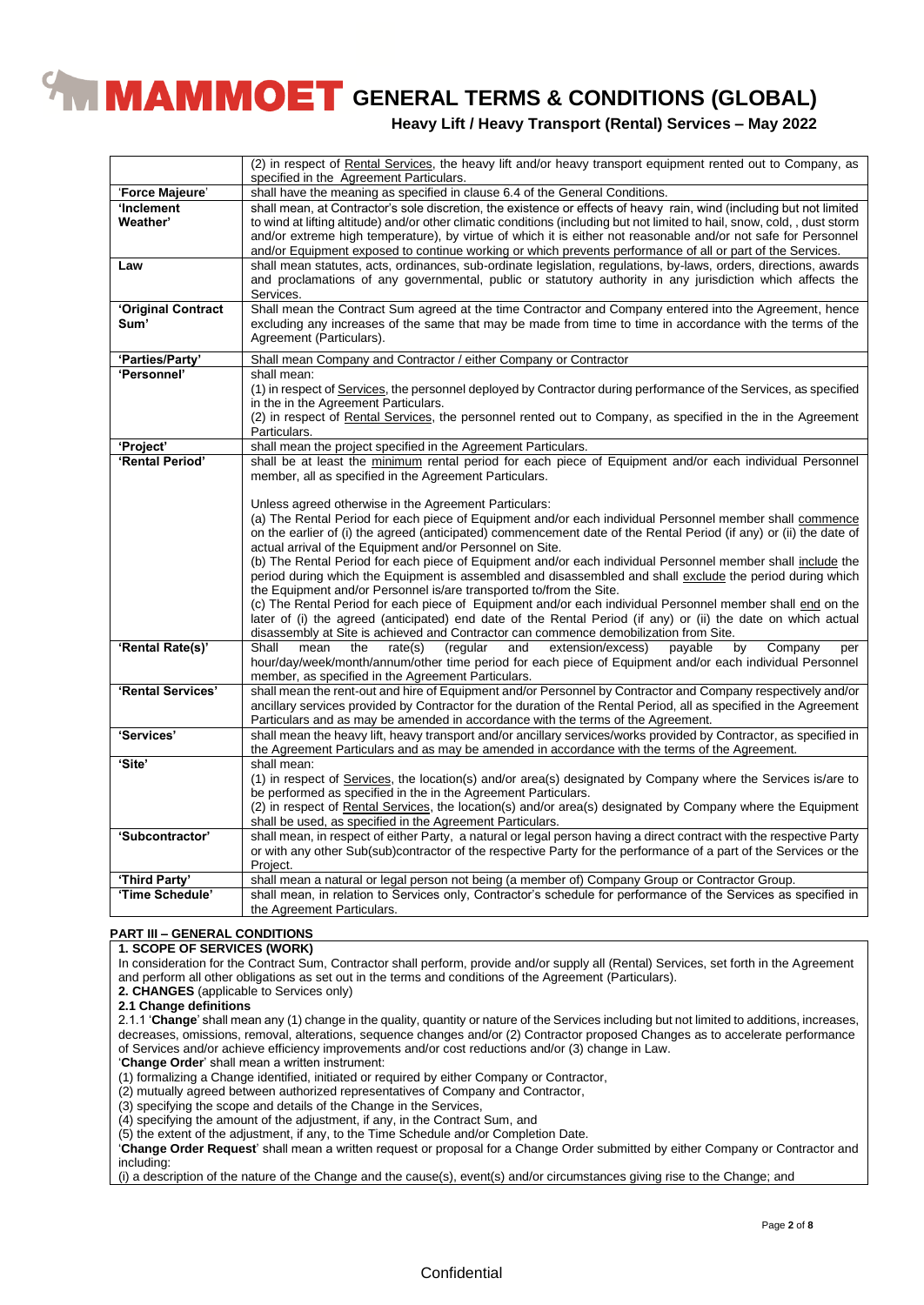# **Heavy Lift / Heavy Transport (Rental) Services – May 2022**

(ii) to the extent reasonably known by and available to the Party submitting the request at the time of submission, a general description of the impact of the Change and a specification/substantiation/estimate of the impact of the Change (if any) on the Contract Sum and/or Time Schedule and/or Completion Date. **2.2 Each Party can submit a Change Order Request** 2.2.1 Company may from time to time, but prior to Completion of the Services and subject to the limitations set in this clause 2, submit to Contractor a Change Order Request in relation to (a) Change(s) in the Services. 2.2.2 Contractor may from time to time, but prior to Completion of the Services, submit to Company a Change Order Request in relation to (a) Change(s) in the Services it has identified. **2.3 Company's and Contractor right to reject a Change Order Request** 2.3.1 Company may reject a Change Order Request submitted by Contractor if and to the extent the Change is necessary to overcome or correct: (i) the adverse consequences of a breach by Contractor of its obligations under the Agreement and/or defect in the Services caused by Contractor; and/or (ii) the adverse consequences of a negligent act or omission of Contractor in relation to the Services. 2.3.2 Contractor may reject a Change Order Request submitted by Company if and to the extent the scope of the Change falls outside the scope of Contractor's normal business activities and/or if other projects of Contractor or its (Sub)contractors will be delayed unreasonably at the sole discretion of Contractor. **2.4 Circumstances entitling Contractor to (request) a Change Order** 2.4.1 The following events and circumstances will in any event entitle Contractor to a Change Order including any adjustment of the Contract Sum and/or Time Schedule and/or Completion Date resulting therefrom: (a) Company's failure to meet its obligations under the Agreement; (b) amendment or additions to documentation, drawings or other information provided by Company; (c) new, additional or deviating instructions, directions and/or acts or failures to act by Company during performance of the Services; (d) delays or disruption caused by Company, Employer and/or any of its/their other (Sub)Contractors; (e) actual ground/subsoil conditions that cannot withstand the ground bearing pressure ('GBP') required for Contractor's equipment (including Cargo weight) used during performance of the Services, as specified by Contractor in the Agreement. In addition, Company shall also indemnify Contractor Group in respect of any and all damages, losses, claims, costs etc. resulting from such insufficient/unsuitable subsoil conditions; (f) the structural integrity of the Cargo is insufficient to safely and efficiently execute the Services and/or is not suitable for the lift and/or transport method used during performance the Services as specified in the Agreement. In addition, Company shall also indemnify Contractor Group in respect of any and all damages, losses, claims, costs etc. resulting from such unsuitability. (g) inaccuracy, incorrectness and/or incompleteness of information and documentation that Company has provided or has caused to be provided to Contractor. (h) Change in applicable laws, site rules and regulations, safety rules and/or regulations impacting performance of the Services; (i) Delays or disruption caused by conditions which, in Contractor's sole opinion, make performance of the Services and/or operation of Contractor's equipment potentially unsafe or potentially hazardous to life or property, including but not limited to operating equipment beyond operating limits specified by manufacturer and Inclement Weather. (j) other events, conditions and circumstances not caused by and/or beyond Contractor's control (including but not limited to Force Majeure events) and/or for which Company is responsible pursuant to this Agreement or at law and/or a change in Law coming into force after the date the Agreement is executed. **2.5 Determination of Contract Sum adjustment** 2.5.1 Adjustments to the Contract Sum on account of a Change in the Services shall be determined by any one or a combination of the listed methods, following the below order of precedence: (a) in accordance with applicable unit or hourly rates specified in the Agreement for equal or similar Services or subsequently agreed upon; (b) on a cost-plus basis including a mark-up of fifteen percent (15%) of the aggregate amount. (c) by mutual agreement of a (itemized) lump sum; (d) a fair and reasonable valuation method as may otherwise be agreed between the Parties. **2.6 Change Order processing and disputes** 2.6.1 Change Order Requests submitted by Contractor shall be approved, modified or rejected in writing by Company promptly upon submission by Contractor and in no event later than fourteen (14) days after such submission.. 2.6.2 If Contractor and Company cannot agree on adjustment of the Contract Sum and/or Time Schedule and or Completion Date and/or on any other aspect of the Change or Change Order Request submitted by Company, Company may, subject to clause 2.3.2, direct Contractor in writing to proceed and execute the Change as requested by Company. In such event: (a) to the extent the disagreement relates to compensation, Contractor is not obligated to perform the Change until Company has issued a written instruction to proceed to Contractor and granted Contractor a (provisional) Contract Sum adjustment equal to direct costs plus a 15% mark-up for overhead and profit. (b) the disagreement about the Change (Order Request) shall qualify as a Dispute for which either Party may commence (expedited) dispute resolution in accordance with clause 9.2.2. ('Disputes'). **2.7 Scope reduction or removal** 2.7.1 Company may only request a Change Order including removal or reduction of parts or items of the Services to the extent such removed of reduced parts or items will not be performed by any other party including Company. Such removal or reduction of Services by Company shall be treated as a (partial) termination of the Agreement and will entitle Contractor to compensation as set out in clause 6.1 ('Termination by Company for its convenience'). **3. SCHEDULE, SCHEDULE CHANGES AND DELAY 3.1 General** 3.1.1 Contractor shall commence and proceed with performance of the (Rental) Services in accordance with the Time Schedule, agreed Mobilization date(s) and/or Rental Period and (in case of Services) shall complete/provide the Services (or any specified part thereof) on or before the date(s) as specified in the Time Schedule (including the overall Completion Date), subject to extension of time pursuant to clauses 3.3 (Delay or schedule changes not caused by Contractor) and 6.4 (Force Majeure). **3.2 Company's right to suspend Services or Amend Time Schedule for its convenience**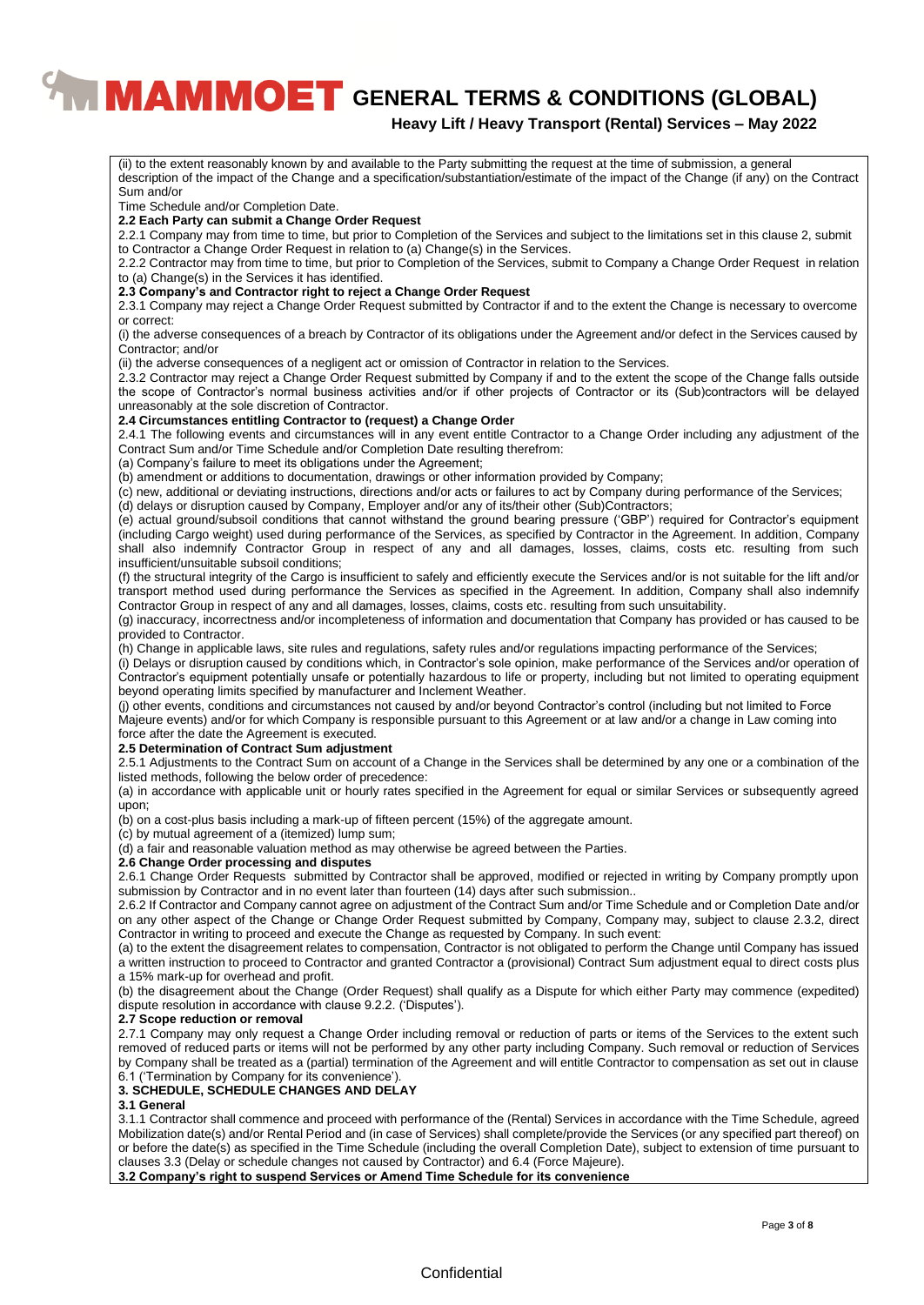# **Heavy Lift / Heavy Transport (Rental) Services – May 2022**

3.2.1 Company may, at any time, instruct Contractor to suspend the Services or part thereof and/or amend the Time Schedule, for any reason whatsoever by giving notice in writing to Contractor indicating the effective date(s) of suspension. Contractor shall cease the Services on the effective date of suspension as instructed, and in the case of services which cannot be ceased immediately, Contractor shall use reasonable endeavours to cease services as soon as possible.

3.2.2 Company may at any time instruct Contractor to resume the Services by giving written notice to Contractor specifying the effective date of resumption, however subject to a notice period of at least ten (10) days within which Company shall provide an updated Time Schedule to Contractor.

#### **3.3 Delay or schedule changes not caused by Contractor – compensation & time extension**

3.3.1 In the event of suspension (including suspension for Company's convenience) or other delay (including Company initiated changes to the Time Schedule) due to circumstances not attributable to Contractor (including but not limited to a lawful suspension of the performance of the Services by Contractor and/or a Change Order event or circumstance as specified in clause 2), Contractor shall be entitled to:

(a) delay compensation in accordance with the applicable prices and (unit) rates set forth in the Agreement Particulars and/or, to the extent such prices and (unit) rates are not available, (b) on a cost-plus basis including a mark-up of fifteen percent (15%) of the aggregate amount; and

(b) extension of time in respect of the Time Schedule (including any intermediary milestones and the Completion Date) equal to the duration of the suspension/delay plus any further extension that may be reasonably necessary as caused by the suspension/delay.

3.3.2 The following shall equally apply to each Party and be subject to clause 2 ('Changes') of the Agreement:

(i) Notification of suspension or other delay not attributable to Contractor

(ii) Submission of a request to the other Party regarding suspension or other delay not attributable to Contractor; and

(iii) Resolution of any disagreement between the Parties about adjustment of the Contract Sum and/or Time Schedule and or Completion Date and/or on any other aspect of the suspension or other delay not attributable to Contractor.

#### **3.4 Delay or Schedule changes caused by Contractor – Liquidated Damages**

3.4.1 If due to its negligence Contractor is the sole cause of a failure to complete the Services by the Completion Date or, in case of Rental Services, to mobilize or provide the Equipment and/or Personnel on the agreed date(s) during the Rental Period Contractor shall be liable to pay delay liquidated damages only if such is specified in the Agreement Particulars. Such liquidated damages are to be applied as Company's sole financial remedy for loss or damages arising out of Contractor's failure and be considered as a genuine preestimate of the losses incurred.

3.4.2 In any event Contractor's total aggregate liability in relation to liquidated damages shall be limited to 5% of the Original Contract Sum unless otherwise specified in the Agreement Particulars. Liquidated damages shall be Company's sole remedy for delay and Contractor's failure as specified in clause 3.4.1. In the event that time is at large, quantum of Company's claim for general damages for delay shall be limited to 5% of the Original Contract Sum.

#### **4 PRICE, PAYMENT AND TAX**

#### **4.1 Contract Sum**

4.1.1 The Contract Sum to be paid for the (Rental) Services, the breakdown of the Contract Sum and the relevant payment terms and conditions are provided in the Agreement Particulars. The Contract Sum is based upon the (scope of) the (Rental) Services and is subject to any Change Order or other amendment in accordance with the Agreement.

#### **4.2 Payment**

#### 4.2.1Company shall pay:

(a) the (agreed parts of) the Contract Sum plus any applicable taxes, duties etc. as defined in clause 4.2(c) in accordance with the payment (milestone) schedule and within the payment period(s) set out in the Agreement Particulars,

(b) within 30 days from submission of each invoice by Contractor; and

(c) without any withholding of any nature (excluding as required by applicable law). No payment from Company to Contractor shall depend on payment from Employer to Company.

#### **4.3 Tax**

4.3.1 The Contract Sum is exclusive of VAT and all other taxes, duties and/or penalties etc. levied by government and/or other authorities in respect of and/or in connection with the Agreement or the Services, with the exception of corporate income tax and/or other tax on income to the extent due by Contractor in accordance with applicable law.

#### **4.4 Inflation**

4.4.1 The Contractor may increase the Contract Sum at any time by giving the Company not less than 14 days' notice in writing where there is an increase in the direct cost to the Contractor of supplying the relevant Services and which is due to any factor beyond the control of the Contractor.

#### **5 OTHER (RENTAL) SERVICES RELATED CONDITIONS & PRICE ASSUMPTIONS**

#### **5.1 Information and documents**

5.1.1 A Party may fully rely on the information and documentation provided by or on behalf of the other Party. Each Party is responsible for the accuracy, correctness and completeness of the information and documentation it has provided or has caused to be provided to the other Party. The providing Party shall indemnify the other Party for any damages, losses, claims, costs etc. which result from the inaccuracy, incorrectness and / or incompleteness of the information and documentation of the providing Party.

5.1.2 (applicable to Services only) Contractor shall, if required by or pursuant to the Agreement and subject to its professional knowledge as a heavy lifting and transport company and subject the scope of the Services, review all documents, drawings, specifications and instructions relating to the Services for discrepancies and errors. However Company is and shall remain responsible for any and all consequences resulting from such discrepancies and errors in documents, drawings, specifications and instructions as received by Contractor from Company.

# **5.2 Permits, compliance with law, quarantine requirements**

5.2.1 Unless specified otherwise in the Agreement, Company is responsible for obtaining, at its own expense, all permits, licences, customs clearance and other approvals required for performance of the Project and/or the (Rental) Services and for getting access to the Site.

5.2.2 Contractor and Company shall comply with all applicable laws, regulations, ordinances and/or other regulatory requirements and instructions of governments.

5.2.3 For the avoidance of doubt, to the extent that Contractor is obliged to comply with any applicable quarantine requirements, this shall qualify as a Change entitling Contractor to a Change Order.

#### **5.3 Site accessibility & conditions**

#### **Confidential**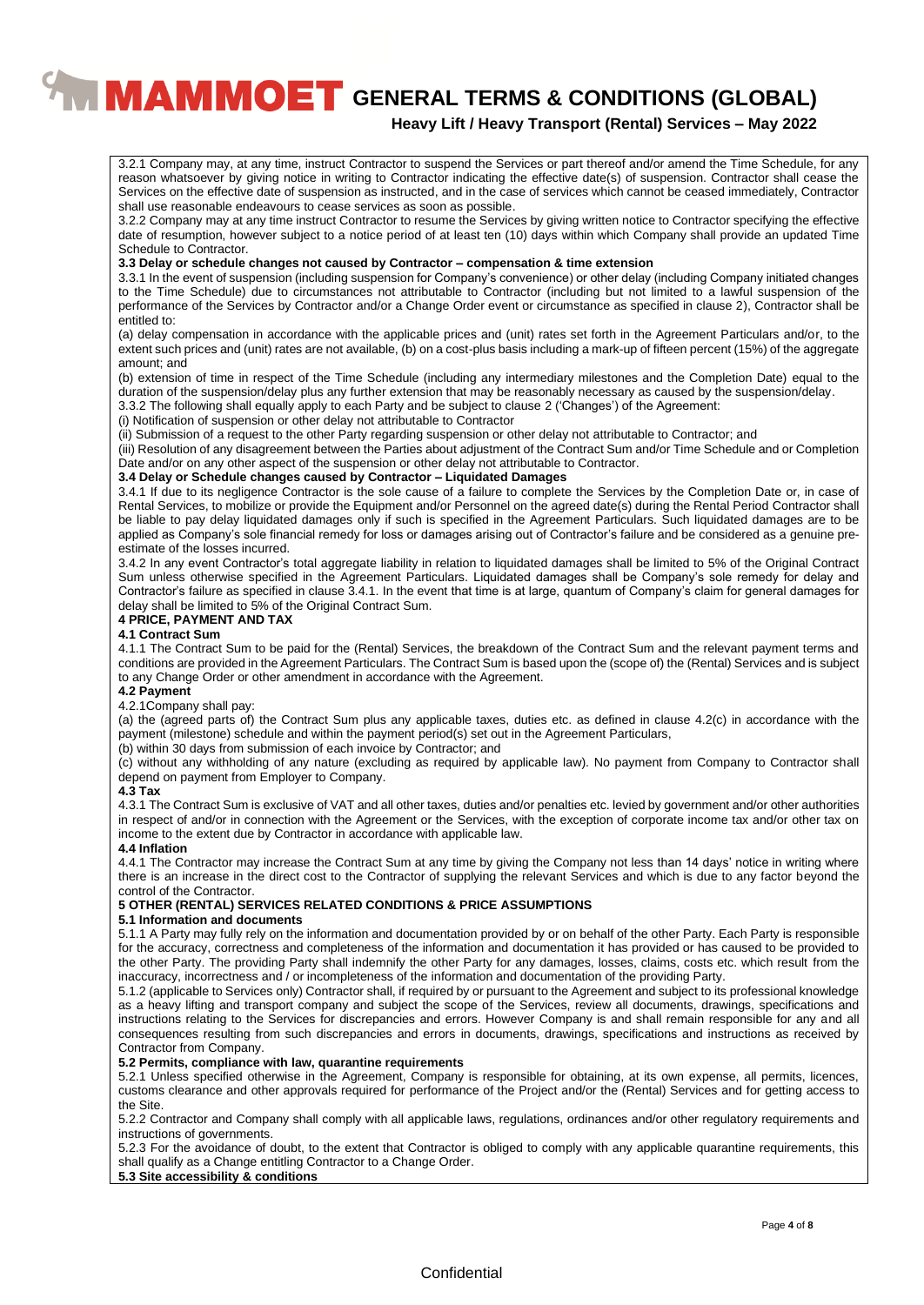# **Heavy Lift / Heavy Transport (Rental) Services – May 2022**

5.3.1 Company shall ensure that the Site is properly accessible, that Contractor's equipment can be mobilised and/or assembled properly and safely to, on and from the Site and that the (Rental) Services can start on the agreed date and can be performed without interruption or hindrance.

5.3.2 Company shall further provide good working conditions at the Site (in particular with regard to health and safety) and ensure that such conditions comply with all local regulations and requirements.

**5.4 Professional / independent performance of Services** (applicable to Services only)

5.4.1 Contractor shall exercise all reasonable skill, care and diligence in the performance of the Services and shall carry out all its responsibilities in accordance with recognized professional standards.

5.4.2 Contractor shall have the sole control over the means and methods required for performance of the Services. Contractor shall plan and execute the Services as it suits the Contractor best, provided that the Contractor complies with the Time Schedule and reasonable instructions of the Company in accordance with the provisions of the Agreement.

#### **5.5 Safety First**

5.5.1 Notwithstanding anything to the contrary in the Agreement the Contractor shall in any event not be required to undertake any activities or comply with any instruction or direction, which are reasonably deemed by the Contractor to be unsafe or potentially hazardous to life or property.

#### **5.6 Cargo**

5.6.1 Unless specified otherwise in the Agreement, Company is responsible for providing Cargo hoisting, anchor, jacking and/or lashing points with a capacity/strength that is sufficient for efficient and safe performance of the Services or, in case of Rental Services, efficient and safe performance of the activities Company intends to execute with the Equipment. Company shall further be responsible for Cargo packaging.

5.6.2 Company shall ensure that the Cargo, in all aspects including but not limited to structural integrity, centre of gravity, weight and/or design, is suitable and able to withstand the forces and/or manipulation resulting from the agreed method for performance of the Services (e.g. lifting, transportation, jacking and/or sliding) or, in case of Rental Services, for the activities Company intends to execute with the Equipment.

#### **5.7 Warranty and defects** (applicable to Services only)

5.7.1 Contractor warrants that it shall use good workmanship and perform the Services in accordance with the provisions of the Agreement. Notwithstanding and due to the nature of the Services it is expressly agreed that Contractor is not responsible for works of repair, reconstruction, re-testing, and rectification and shall not make good defects, imperfections or other faults as may occur after completion of (an intermediary milestone of) the Services.

#### **6 SUSPENSION / TERMINATION / CANCELLATION**

#### **6.1 Termination by Company for its convenience**

6.1.1 Company may, at any time, cancel or terminate the Agreement, for any reason whatsoever and at its own convenience by giving notice in writing to Contractor indicating the effective date of the termination.

6.1.2 In the event of termination or cancellation of the Agreement in accordance with this clause 6.1 Company shall pay to Contractor (a) the value of the (Rental) Services performed up to and including the effective date of the termination, (b) agreed demobilisation fees plus all reasonable cost incurred by Contractor as a result of the termination/cancellation and (c) a fee of 25% of the remaining terminated non-performed value of the Services or, in case of Rental Services, the sum as specified in the Agreement Particulars to be paid by Company for the remaining terminated part of the agreed minimum Rental Period. To the extent applicable and possible such value and costs shall be calculated by applying the pricing/rates included in the Agreement.

#### **6.2 Termination by Company for Cause (Contractor's default/breach)**

6.2.1 If Contractor breaches any material obligation it has assumed in the Agreement and does not cure such violation within thirty (30) days ('Cure Period') following written notice of such breach from Company to Contractor to be issued within 10 days of the date of the breach, then Company may terminate the Agreement by giving ten (10) days' written notice to Contractor. ln the event that such breach is not reasonably susceptible to cure within thirty (30) days, Contractor's Cure Period shall be extended to a maximum of ninety (90) days, unless otherwise agreed to by Company in writing.

6.2.2 In the event of termination for cause Company shall pay Contractor the value of (Rental) Services performed less any direct and reasonable costs incurred as a result of having the (Rental) Services performed by a replacement Subcontractor.

#### **6.3 Suspension / Termination by Contractor for Cause (Company's default/breach)**

#### 6.3.1 If:

(a) Company has failed to pay Contractor for the (Rental) Services for a period of fifteen (15) days after the date such payment is due under the Agreement, and/or

(b) Company is in breach of any of its other material obligations assumed under the Agreement and it does not cure such breach within thirty (30) days following written notice of such breach from Contractor to Company, and/or

(c) the Services or the Project, in whole or substantial part, is stopped for a period of sixty (60) consecutive days through no act or fault of Contractor,

then without prejudice to any other rights and remedies that Contractor may have under or pursuant to the Agreement (provided by law or in equity), the Contractor may give Company ten (10) days' written notice' ('Suspension Notice') of such breach or default and, in the event such breach, failure or default is not cured within such ten (10) day time period, Contractor may suspend performance under the Agreement.

6.3.2 If such breach, failure or default is not cured by Company within twenty (20) days from the date of the Suspension Notice, Contractor may terminate from the Agreement and shall be paid, in each case without duplication: (i) the amounts, fees and costs as specified in clause 6.1 (Termination for Company's convenience) plus (ii) any further losses or damages incurred by Contractor and not expressly waived pursuant to the Agreement.

#### **6.4 Force Majeure**

6.4.1 Force Majeure' shall mean circumstances, conditions and/or events, which are beyond the reasonable control of either Party and that could not be foreseen at the time the Agreement was entered into, occurring in the absence of any fault of negligence of any Party and which cannot be avoided or prevented through the adoption of reasonable measures, which temporarily or permanently prevent the performance of any obligation (with the exception of payment obligations) under the Agreement, including but not limited to industry wide or regional strikes, substantial supply chain disruptions and labour disturbances, (not including the personnel of the Group of the affected Party), cyber security related events, mutinies, quarantines, epidemics, pandemics, wars (whether declared or undeclared), acts of terrorism, blockades, embargo's, riots, civil disturbances, civil wars, fires, storms and/or other weather conditions and/or other acts of nature. Inclement Weather that is not abnormal for the Site shall not qualify as Force Majeure.

#### **Confidential**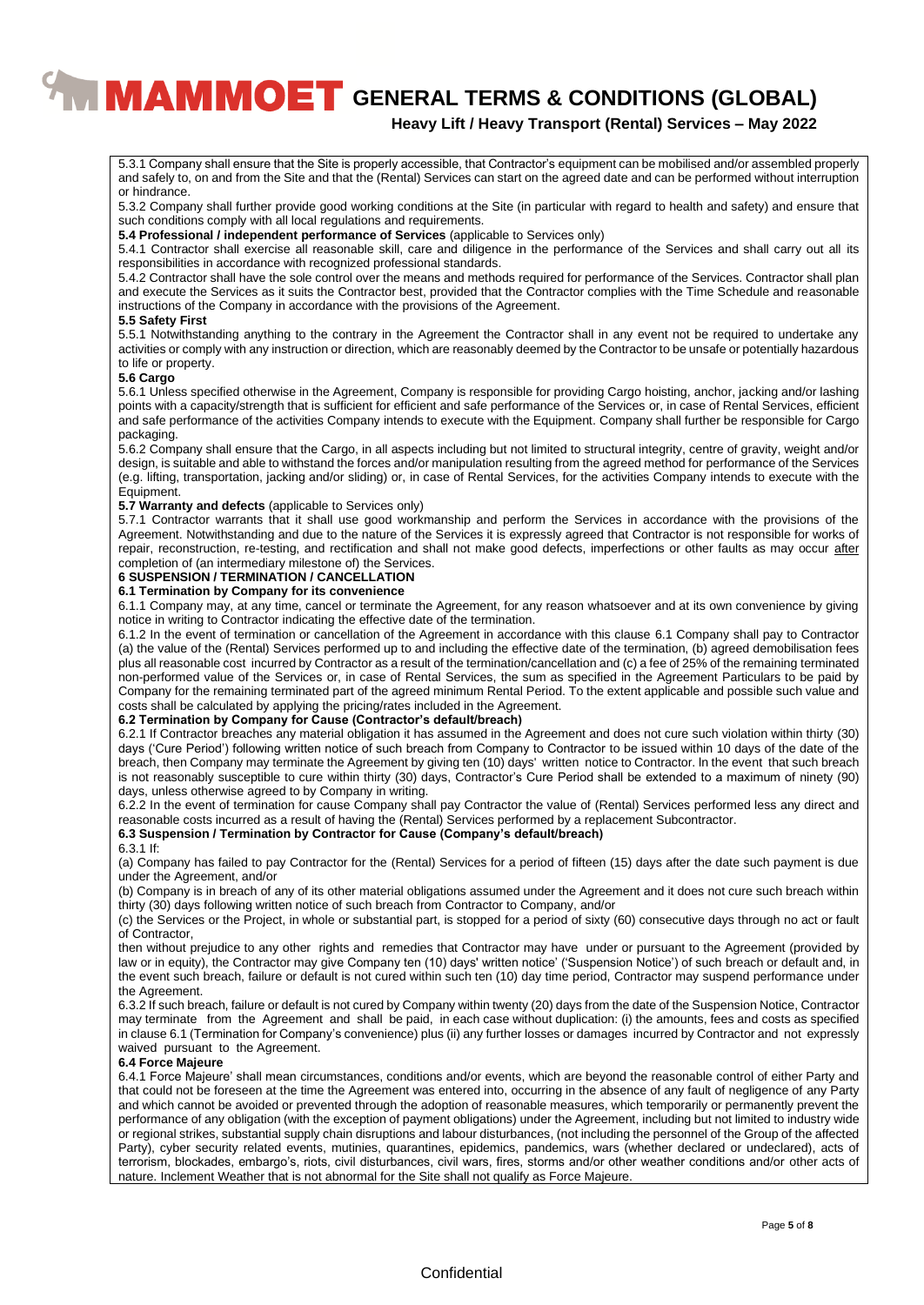# **Heavy Lift / Heavy Transport (Rental) Services – May 2022**

6.4.2 In the event that the performance of obligations under the Agreement is temporarily prevented due to a Force Majeure occurrence, the Force Majeure occurrence will only have the effect of deferring the performance of those obligations (excluding payment obligations), and shall not serve to relieve any party of other obligations under the Agreement.

6.4.3 Promptly upon the occurrence of Force Majeure, the affected Party shall give written notice to the other Party, citing the Force Majeure event, the effect of this event upon the party's contractual obligations, and the extent of mitigation action taken. The affected Party shall make all reasonable effort to mitigate and reduce to a minimum the effects of the Force Majeure.

6.4.4 In case of Force Majeure, the Contractor shall be granted such time extension – and accordingly the Time Schedule and Completion Date or, in case of Rental Services the Rental Period, shall be adjusted - as is reasonably necessary to reflect the effect of the delay.

6.4.5 Unless agreed otherwise in writing, either Party will be allowed to terminate the Agreement in case of a Force Majeure event lasting fifteen (15) days or more. In the event of such termination Company shall only be obliged to pay the value of the Services performed and all reasonable direct cost (including demobilisation costs) incurred as a result of this termination. To the extent applicable and possible such value and costs shall be calculated by applying the pricing/rates included in the Agreement.

#### **7 LIABILITY & INDEMNITY 7.1 General liability basis**

7.1.1 Contractor shall only be liable for any damage, loss, injury, expense and/or cost of any kind if and to the extent such damage, loss, injury, expense and/or cost is caused by negligent errors, acts, omissions or breach of contract by Contractor and/or any of its Subcontractors.

#### **7.2 Limitation of aggregate liability**

7.2.1 Except for the gross negligence or wilful misconduct on the part of Contractor and further to the fullest extent permitted by applicable law, Contractor's total aggregate liability whether in contract, in tort (including but not limited to negligence), for breach of statutory duty, in restitution, in law or in equity or for any cause of action whatsoever arising under or in connection with the Agreement for loss, damage, damages, cost, expense, expenses, disbursements, liability (including in respect of any fine or penalty) interest and costs, whether direct or indirect, present or future, actual or contingent, fixed or unascertained shall be limited to 50% of the Original Contract Sum. Company shall indemnify, defend and hold harmless Contractor Group for all damages, losses, claims, costs, liability etc. of Company Group exceeding the above mentioned limitation.

#### **7.3 Exclusion consequential loss liability**

7.3.1 Notwithstanding any of the indemnities and liabilities specifically referred to elsewhere in the Agreement, neither Party shall be liable, whether in contract, in tort (including but not limited to negligence), for breach of statutory duty, in restitution, in law or in equity or for any cause of action whatsoever arising under or in connection with the Contract, for any loss of profit or anticipated profit, loss of revenue, loss of turnover, loss of opportunity, loss of production, loss of use, loss of business, or any consequential or indirect losses whatsoever. Any loss or damage, as mentioned in this article, of Company Group shall be deemed loss or damage of Company. Any loss or damage, as mentioned in this article, of Contractor Group shall be deemed loss or damage of Contractor. Each party shall indemnify, defend and hold the other party harmless accordingly.

#### **8 INSURANCE**

#### **8.1 Contractor and Company provided standard insurance**

8.1.1 Each Party shall at its sole cost take out and maintain during the existence of the Agreement and the Services the following insurances:

(a) **Workers' Compensation and Employer's Liability** Insurance for its own personnel as prescribed by applicable laws

(b) **Commercial General Liability** (third party bodily injury and third party property damage) insurance with a coverage limit of EUR 2,500,000 (two million five hundred thousand EUR) being a combined single limit per occurrence.

(c) **Automobile Liability** Insurance for the equipment that is owned, leased or hired by the Party (covering bodily injury and property damage) as prescribed by applicable laws.

(d) any other insurance required by the applicable law.

#### **8.2 All-risk insurance provided by Company (CAR/Cargo insurance)**

8.2.1 Company shall take out and maintain, at its/their sole cost, or shall procure that any other member of the Company Group shall take out and maintain, for the duration of the Agreement and the Project, insurance(s) adequately covering at least physical loss or damage caused to or respectively caused by the Cargo at the Site and/or during transportation and/or (temporary) storage. Company shall also maintain (or arrange that its Group shall maintain) appropriate insurance covering damage to or loss of any other Site installations or other property owned by or otherwise in the care custody and control of Company Group such as but not limited to permanent construction and/or existing facility. These insurances shall in any event be primary to the insurances taken out by Contractor Group. The insurance policy provided by Company and/ any member of the Company Group shall be endorsed to waive subrogation against the Contractor Group. All policies of insurance provided by Company or Company Group shall name the Contractor and Contractor Group as additional insured.

# **8.3 All-risk insurance provided by Contractor (Equipment insurance)**

8.3.1 Contractor shall at its sole cost take out and maintain during the existence of the Agreement and the Services Equipment insurance for the Equipment that is owned, leased or hired by the Contractor in an amount of the full replacement value.

#### **8.4 Waiver of subrogation / naming as co-insured / insurance certificates**

8.4.1 The insurances taken out by each Party in accordance with clause 8.1 and 8.3 shall be endorsed to waive subrogation against the other Party and its respective Group and (except for the Workers' Compensation and Employer's Liability Insurances) will name the other Party and its respective Group as additional insured. The waiver of subrogation and the naming as additional-insured however only apply to the extent that the respective Party has assumed any liabilities under the Agreement. Each Party shall issue certificates of insurances to evidence the existence of the insurances.

#### **8.5 Liability for insurance deductible**

8.5.1 A Party shall pay or reimburse the other Party for deductibles on the insurance policies taken out by the other Party to the extent that its negligence or fault under the Agreement gave rise to any claim on such policies. The liability to pay or

reimburse the deductible amount shall be limited EUR 100,000 (one hundred thousand EUR) per occurrence).

#### **9 GOVERNING LAW AND DISPUTE RESOLUTION**

#### **9.1 Governing law**

9.1.1 The Agreement will be governed by and construed in accordance with laws of England and Wales.

#### **9.2 Disputes**

9.2.1 A Party may notify the other Party in writing that a Dispute has arisen. The Parties will, in the first instance, attempt to resolve the Dispute by entering into good faith negotiations. If, within thirty (30) days from the date of notification, the Parties do not reach agreement

#### **Confidential**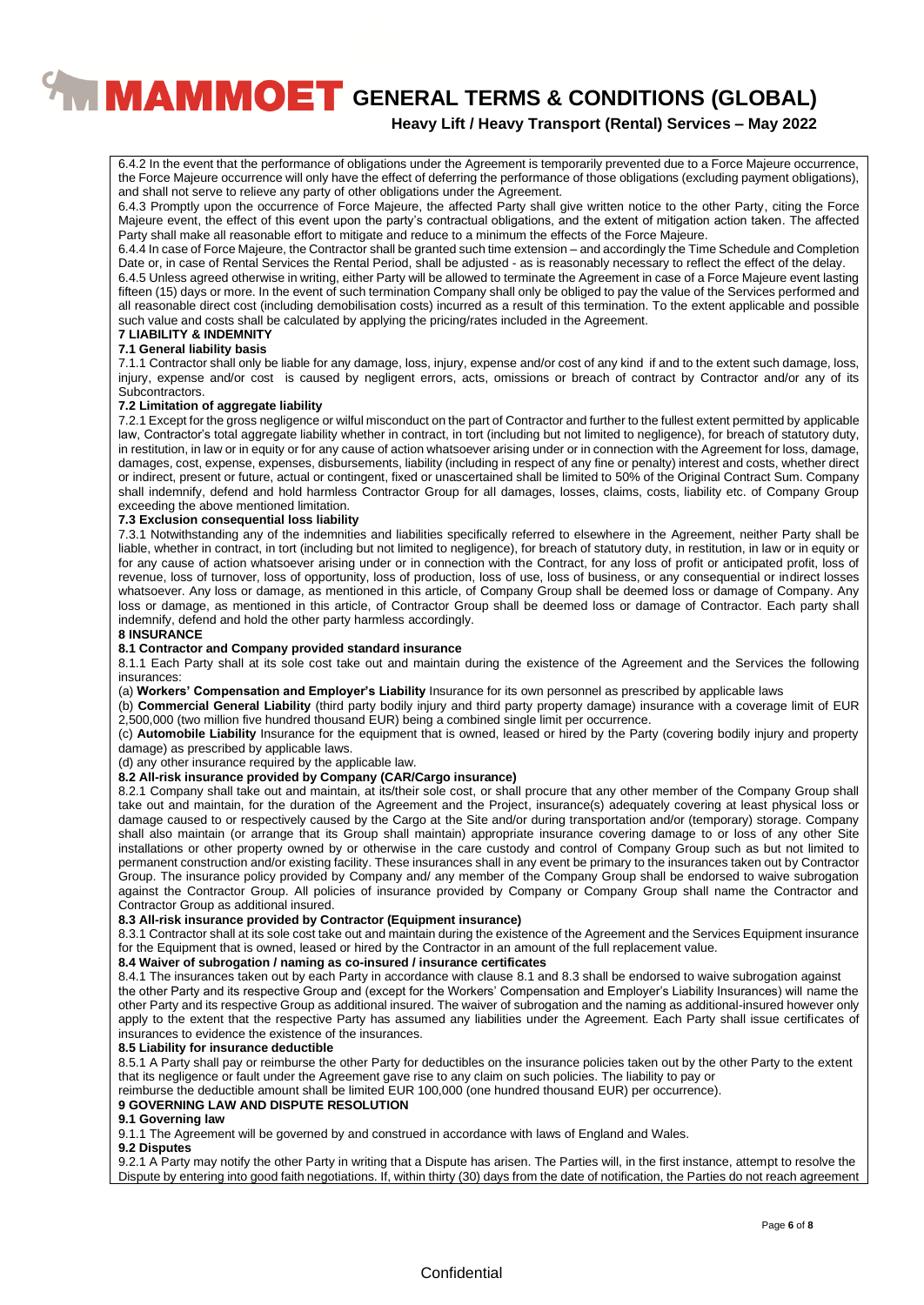**Heavy Lift / Heavy Transport (Rental) Services – May 2022**

on the resolution of the dispute, each Party may refer such dispute to arbitration as set out in clause 9.2.2.

9.2.2 All disputes arising out of or in connection with the Agreement that are not resolved in accordance via good faith negotiations in accordance with clause 9.2.1 shall be finally settled under the Rules of Arbitration of the International Chamber of Commerce by one or more arbitrators appointed in accordance with the said Rules. The seat, or legal place, of arbitration shall be Rotterdam, the Netherlands. **10 MISCELLANEOUS**

#### **10.1 Notices**

10.1.1 All notices, demands, claims or other communication under the Agreement to the Parties shall be in the English language and shall be considered to have been duly given or made when delivered in writing by registered mail, email or a courier to the Party and addressed to the person(s) and address(es) specified in or pursuant to the Agreement or, in the absence thereof, when delivered via courier to the Party's registered office address or another address specified by the receiving Party in writing.

#### **10.2 Business ethics and anti-bribery**

10.2.1 Each Party agrees, in its performance of its obligations under the Agreement, to comply, and to cause its affiliated companies to comply, with all applicable laws, including any and all international rules and regulations related to bribery issues (such as but not limited to *Chapter VII 'Combatting Bribery, Bribe Solicitation and Extortion', Article 1 of the OECD Guidelines for Multinational Enterprises*) and EU and U.S. Trade Sanctions and Export Control Laws.

10.2.2 Neither Party shall knowingly take any action that would cause the other Party to be in violation of any applicable laws. Further, each Party shall immediately notify the other Party if such Party has any information or suspicion that there may be a violation of any applicable laws in connection with the performance of activities under the Agreement.

#### **10.3 Intellectual Property**

10.3.1 All documentation is and will remain the property of the Party that has supplied it to the other Party.

10.3.2 All intellectual property rights related to information and/or documents provided in relation to the Project or Services and as may be further defined in the Agreement Particulars ('**Intellectual Property**'), if any, are and will remain vested in the Party that has supplied the documents and/or information to the other Party.

10.3.3 Any concept, product, process (patentable or otherwise), copyrightable material (including without limitation documents, specifications, calculations, maps, sketches, notes, reports, data, models, samples, drawings, designs, videos and electronic software) or other information first conceived, reduced to practice or created by any member of Contractor Group in the performance of the Services (and with respect to any subcontractors, their respective scope) under this Agreement (collectively, 'Work Product') shall be the property of the Contractor. Title shall have passed principally upon the earliest of conception, reduction to practice or creation, as applicable, whether or not delivered to the Contractor at the time of conception, reduction to practice or creation.

10.3.4 Each Party shall indemnify, protect, defend and hold harmless the other Party for any and all damages, losses, claims, actions or proceedings arising out of any patent infringement by that Party and in relation to the Services, including but not limited to reimbursement of royalties or similar charges paid by the other Party.

#### **10.4 Confidential Information**

10.4.1 '**Confidential Information**' shall mean any and all information disclosed (whether orally, in writing or by any other means) by the disclosing Party to the receiving Party, whether before or for a period of 5 years after the date of the Agreement, whether marked confidential or by its nature to be reasonably deemed confidential, including but not limited to information relating to that Party's operations, processes, plans or intentions, production information, know-how, copyrights, design rights, trade secrets, market opportunities, business affairs, but shall not include any part of such information which:

(a) is in or comes into the public domain in any way without breach of the Agreement by a receiving Party or any person to whom it makes disclosure; or

(b) the receiving Party can show:

(i) was in its possession or known to it by being in its use or being recorded in its files prior to receipt from the disclosing Party and was not acquired by the receiving Party from the disclosing Party under an obligation of confidence; or

(ii) to have been independently developed by the receiving Party without recourse to the Confidential Information; or

(iii) the receiving Party obtains or has available from a source other than the disclosing Party without breach by the receiving Party or such source of any obligation of confidentiality or non-use.

10.4.2 In relation to Confidential Information received from the other Party or from a third party on behalf of the other Party, the disclosing Party and the receiving Party agree as follows:

(i) To treat the Confidential Information in confidence and to use it only for the purpose of the Agreement and performance of Services provided hereunder;

(ii) Not to copy or write down any part of the Confidential Information except as is reasonably necessary for the for the purpose of the Agreement and performance of Services provided hereunder;

(iii) To disclose the Confidential Information only to its directors, officers and employees (including directors, officers and employees of the receiving Party's Group) that need to know the Confidential Information for the purpose of the Agreement and performance of Services provided hereunder;

(iv) To treat the Confidential Information with the same degree of care and with sufficient protection from unauthorised disclosure as the receiving Party uses to maintain its own confidential or proprietary information.

10.4.3 Subject to applicable data preservation law, at the request of the disclosing Party the receiving Party shall promptly return all documents, materials and records and all copies of the Confidential Information to the disclosing Party and permanently delete any such Confidential Information from any electronic storage media or memory;

10.4.4 Notwithstanding the foregoing, each Party may disclose Confidential Information to the extent required by law or court order, provided that the originally disclosing Party receives written advance notice of the requested disclosure promptly and has a reasonable opportunity to object to the disclosure and seek a protective order prior to the receiving party making such disclosure. The obligations of this paragraph 10.4 shall survive the termination of the Agreement.

#### **10.5 No assignment / transfer**

10.5.1 The Agreement shall be binding upon and inure to the benefit of the parties hereto and their respective permitted successors and assigns. No party shall have the right to assign, transfer, pledge, encumber or otherwise affect its obligations and rights under the Agreement (hereafter, collectively, '**Assign**') without the written consent of the other party, which may be granted or withheld in its sole discretion.

10.5.2 Any attempt by any of the parties to assign any of its obligations and rights hereunder, without such consent, shall be void and without effect and shall not affect its obligations under the Agreement.

### **10.6 Entire agreement**